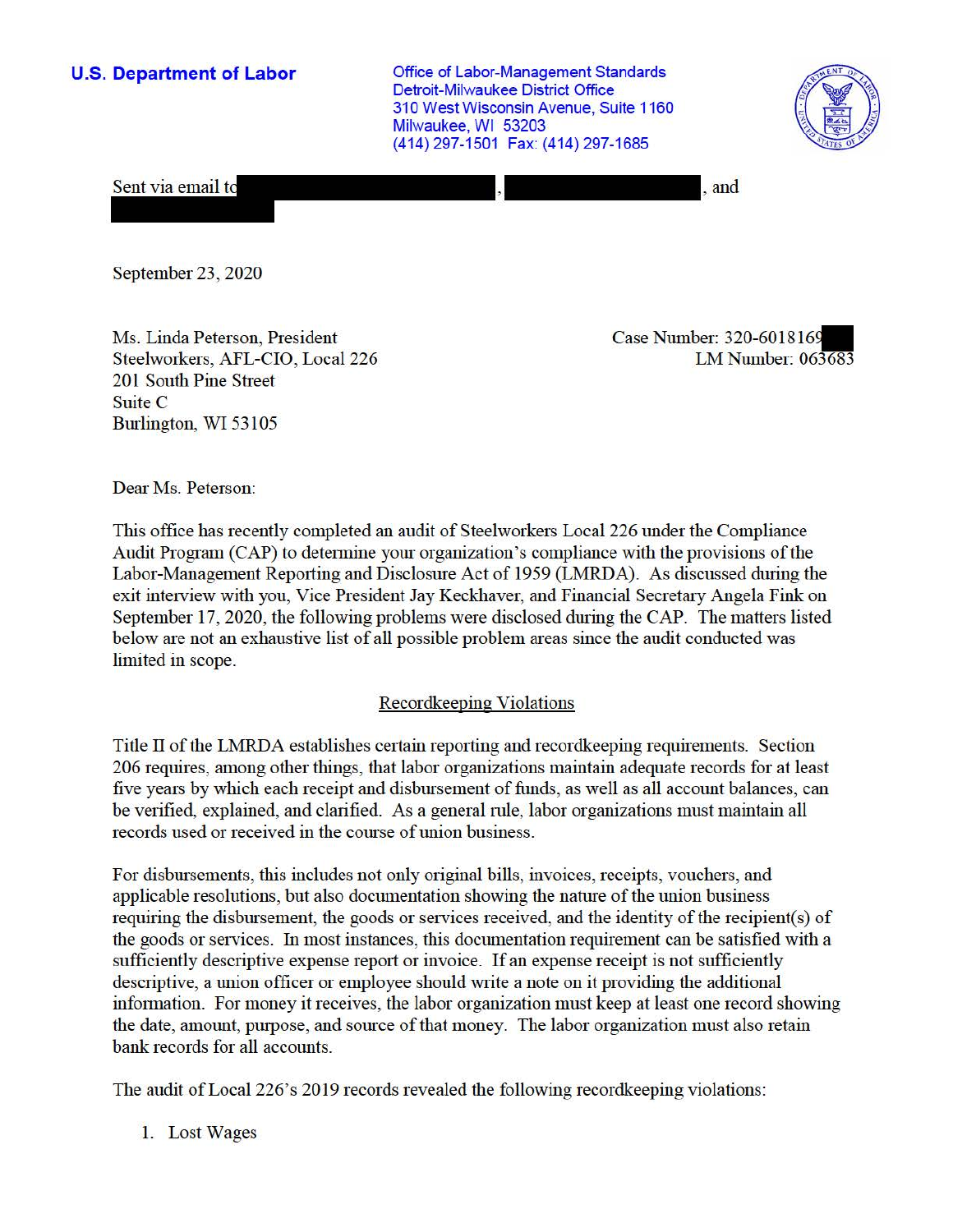Ms. Linda Peterson September 23, 2020 Page 2 of 4

 Lee totaling at least \$2,256 during the audit year. The union must maintain records in business conducted. The audit found that Local 226 retained vouchers for lost wage Local 226 did not retain adequate documentation for lost wage reimbursement payments to you, Ms. Fink, former President Dikeomel Young, and Recording Secretary Danielle support of lost wage claims that identify each date lost wages were incurred, the number of hours lost on each date, the applicable rate of pay, and a description of the union reimbursements, but in some instances the vouchers were not sufficient because you, Ms. Fink, Mr. Young, and Ms. Lee did not always identify the actual date the lost wages were incurred or adequately describe the union business conducted.

 that contained a sample of an expense voucher Local 226 may use to satisfy this During the exit interview, I provided a compliance tip sheet, *Union Lost Time Payments,*  requirement. The sample identifies the type of information and documentation that the local must maintain for lost wages and other officer expenses.

2. Disbursements to Vendors

Local 226 did not retain adequate documentation for disbursements to vendors totaling at least \$359. For example, adequate supporting documentation was not retained for a \$42.78 disbursement the union made to the Department of the Treasury on January 24, 2019. In support of this disbursement, Local 226 only retained a check stub, which is not sufficient.

As noted above, labor organizations must retain original receipts, bills, and vouchers for all disbursements. The presidents and treasurer (or corresponding principle officers) of your union, who are required to sign your union's LM report, are responsible for properly maintaining union records.

 Based on your assurance that Local 226 will retain adequate documentation in the future, OLMS will take no further enforcement action at this time regarding the above violations.

## Reporting Violation

 Labor Organization Annual Report (Form LM-3) filed by Local 226 for fiscal year ended The audit disclosed a violation of LMRDA Section 201(b), which requires labor organizations to file annual financial reports accurately disclosing their financial condition and operations. The December 31, 2019, was deficient in that:

Officers and Disbursements to Officers

The audit revealed that Local 226 did not report Treasurer Nate Longo and Trustees Joshua Ferguson, Dessirae Minetti, and Maureen Smith as union officers in Item 24 (All Officers and Disbursements to Officers). The union must report in Item 24 all persons who held officer during the year, regardless of whether they received any payments from the union.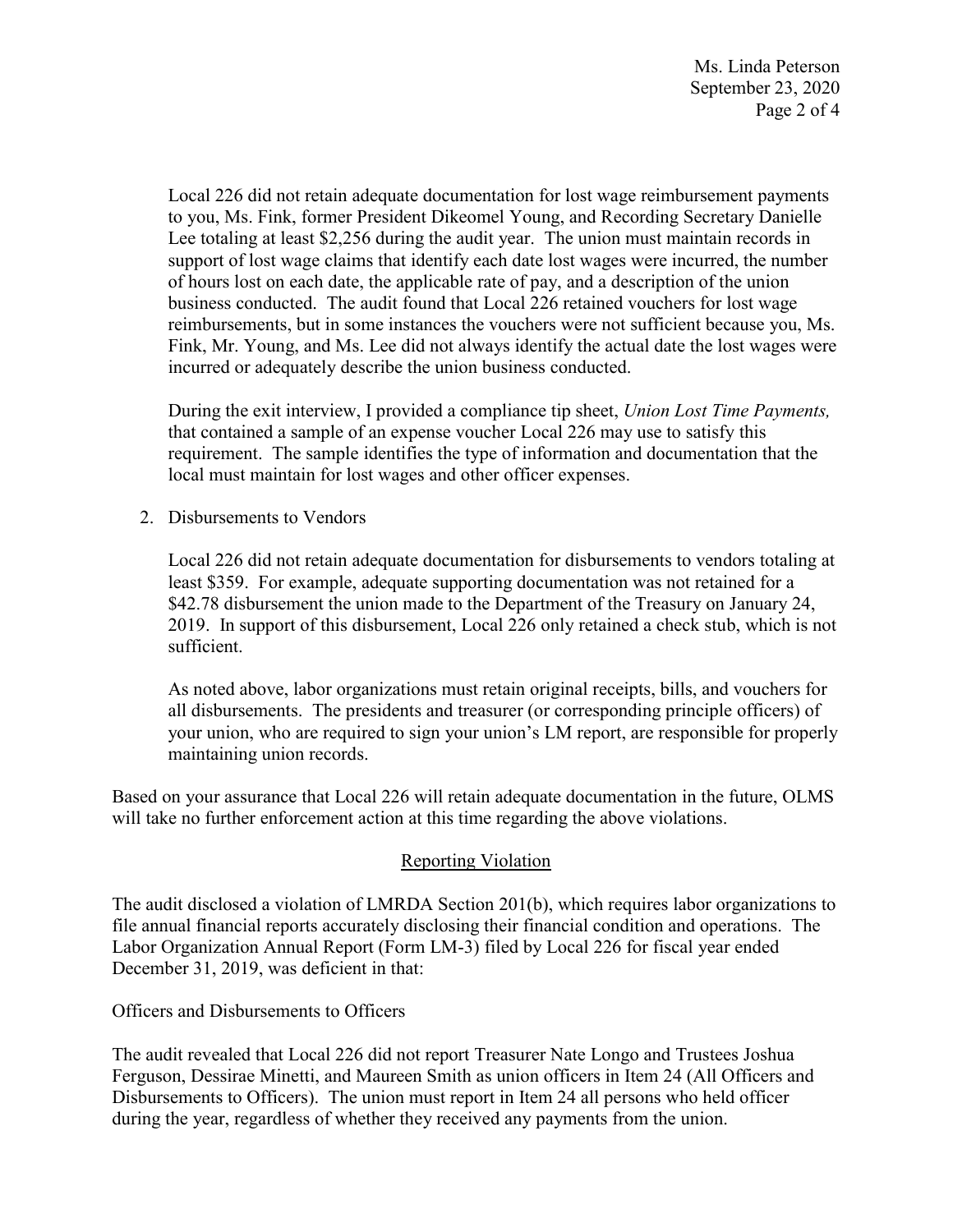The audit also revealed that Local 226 undeneported gross salary payments it made to Ms. Fink, Mr. Young, and Mr. Keckhaver and did not include any of the gross salary payments it made to in the amounts reported in Item 24, Column D (Gross Salary). Local 226's disbursement records indicate that Ms. Fink, Mr. Young, and Mr. Keckhaver received gross salary (including lost time) of \$12,962; however, the total amount reported in Column D of Item 24 for Ms. Fink, Mr. Young, and Mr. Keckhaver was \$12,758. It appears that Ms. Fink's, Mr. Young's, and Mr. Keckhaver's reported gross salaries did not include some of the lost time they incurred during the year. Local 226's disbursement records indicate that received gross salary (including lost time) totaling \$384; however, Local 226 did not report or the payments to them in Item 24. It appears that Local 226 erroneously reported the gross salary payments to

in Item 46 (Disbursements to Employees).

Further, Local 226 over reported reimbursements it made to Mr. Keckhaver and did not include most of the reimbursements it made to you, Ms. Fink, and Mr. Young in the amounts reported in Item 24, Column E (Allowances and Other Disbursements). Local 226's disbursements records indicate that Mr. Keckhaver received reimbursed expenses totaling \$239; however, the amount reported in Column E of Item 24 for Keckhaver was \$309. Local 226's disbursements records indicate that you, Ms. Fink, and Mr. Young received reimbursed expenses totaling \$6,395; however, the total amount reported in Column E of Item 24 for you, Ms. Fink, and Mr. Young was \$1,370. It appears that Local 226 erroneously reported some lost time incurred by Mr. Keckhaver in Column E rather than Column D and erroneously reported most of the reimbursements it made to you, Ms. Fink, and Mr. Young in Item 48 (Office and Administrative Expense) or Item 54 (Other Disbursements).

Local 226 must report in Column D of Item 24 gross salaries (before tax withholdings and other payroll deductions) of union officers, including disbursements for lost wages. Local 226 must report in Column E of Item 24 direct disbursements to officers for reimbursement of expenses they incurred while conducting union business. In addition, the union must report in Column E of Item 24 indirect disbursements made to another party (such as a credit card company) for business expenses union personnel incur. However, indirect disbursements for temporary lodging (such as a union check issued to a hotel) or for transportation by a public carrier (such as an airline) for an officer traveling on union business should be reported in Item 48.

I am not requiring that Local 226 file an amended LM report for 2019 to correct the deficient items, but Local 125 has agreed to properly report the deficient items on all future reports it files with OLMS.